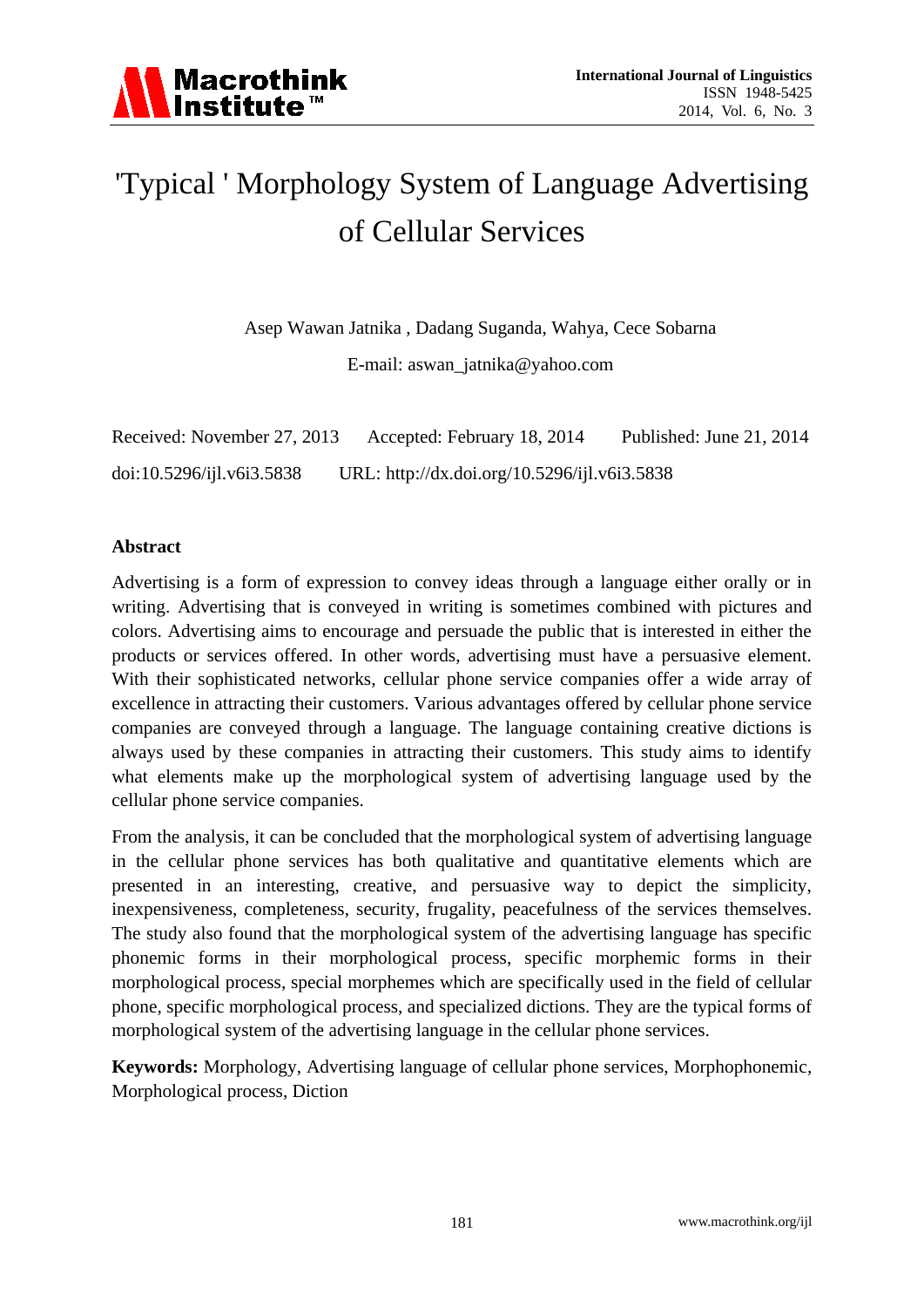

## **1. Introduction**

Advertising is a form of expression to convey ideas through a language either orally or in writing. Advertising that is conveyed in writing is sometimes combined with pictures and colors. According to Sugono (ed., 2008:421), advertising is a message that is designed to encourage and persuade the public so that they are interested in the products or services offered. Based on the above definition, there are two major elements in an advertisement: "encourage and persuade". In other words, an advertisement must have a persuasive element. Because of this element, the advertising language is loaded with grammar of persuasion.

Widyatama (2011: 29) cites the opinion of Vestergaard and Schroder, who say that advertising has five objectives, namely (1) attracting consumers' attention, (2) arousing consumers' interest, (3) stimulating consumers' desire, (4) building up consumers' confidence, and (5) evoking consumers to take the action of purchasing. Therefore, advertising is made not just to be meaningful, but also to take into account design structures, the users of the design structures, and the impact of the design structures to the users. Thus, in making advertising, the above five objectives must be referred to. Therefore, language of advertising is worth studying.

Language plays an important role in human life. As social beings, humans need to interact with each other using communication. Language is a communication tool. It is one important element in human life because it not only functions as a means of communication but also as a transmitter of ideas, messages, or impression in one's mind.

Research on advertising, especially on the advertising language, has been done. However, the research has been focused on pragmatic, sociolinguistic, or socio-pragmatic aspects. Research on the grammar of the language of advertising, specifically morphology, has not yet been done. Because of this, research on the morphology system of the language used in the advertisement of cellular phone services is worth doing.

As part of disclosing an idea, advertising of cellular phone services must have a unity or wholeness of a discourse or writing to reflect the ideas or issues that the author wants to communicate. The information or things to be conveyed in the advertisement by the creators can be easily understood by the people who are made up of various social backgrounds. One of the tools to produce a unified advertising discourse (text) is grammatical elements. The advertising language of the companies of cellular phone services, particularly its grammatical aspect, is the focus of this study. This aspect was chosen because it is unique. Based on the preliminary study, the data show several interesting morphological constructions of grammar, in addition to their morphemic forms and types.

## **2. Theoretical Framework**

Verhaar (1984:52), Kridalaksana (1983:129), Ramlan (1978:19), and Nida (1949:1) share the same understanding on morphology. They define morphology as the field of linguistics that studies (1) the arrangements of word elements grammatically; (2) the morphemes and their combinations; (3) the parts of the language structure that include words and elements of words; and (4) the word forms and elements, including their influence. Thus, morphology is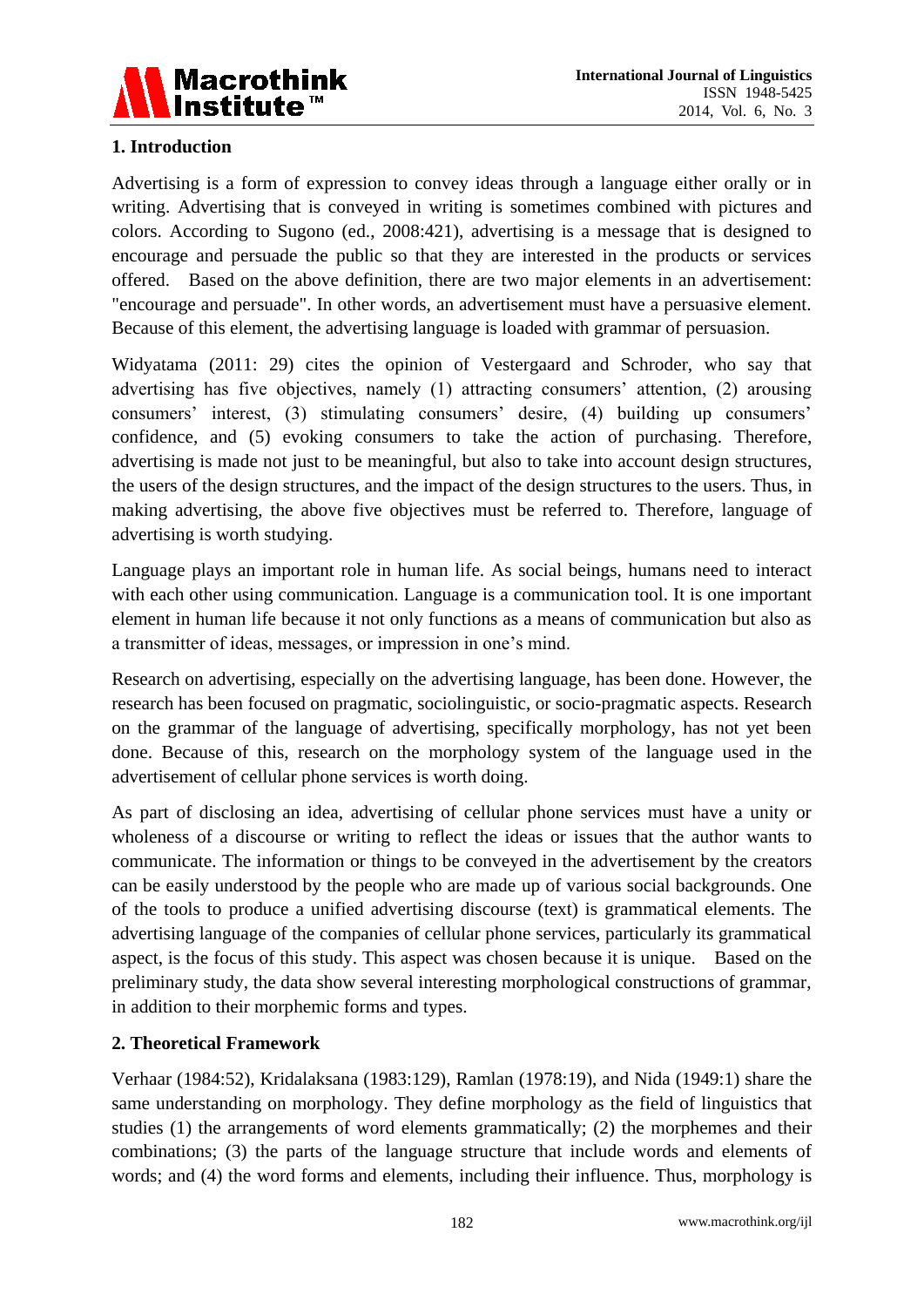

the study of morphemes and their arrangements in the word formation. Morpheme, a word or parts of words, is the smallest meaningful unit which is accurate.

The morphology of the language that is used in advertising cellular phone services is the same as Indonesian morphology in general. This language is formed by several morphemes which comprise allomorphs and morphs, repetition, pluralization, and diction. However, in this language, there is a specific morphology. The author calls this specific morphology as phonemic formation in a morphological process. In the grammar of Indonesian, such morphology is termed as phonemic formation in morphological process--which is almost the same as the unique morphological process, as special morphemes, as distinctive morphological process, or as persuasive dictions. The data and the elaboration of the morphological system of the language used in advertising cellular phone services will be presented below.

## **3. Morphology System of Language Advertising of Cellular Services**

### *3.1 Phonemic and Morphological Process*

There are at least four criteria that are used to determine whether a form is said to be phonemic and morphological process.

First, analogous to the unique morpheme, i.e., the form which is special, distinctive, and only exists in certain morphemes acting as the variants of the original form. For example, the form *meN*-, its variants are *mem* -, *men-*, *meng*-, *meny*-, *menge*-. Such a form according to Samsuri (1992:170) is classified as mopheme *meN*-, which has morpheme variants: *mem-, men-, meng-, meny-, menge-*, all of which are called *allomorph* while one of the morphem variants, for example, *meng-* is a morph of morpheme allomorph *meN*.

Kridalaksana (2008:12) adds that the allomorph can be the variants of a morpheme that appears in another unpredictable morpheme environment. He gives the example that the form of *mengukur* can be derived from the morpheme *ukur* and can also be from the morpheme *kukur*. In the form *mengukur*, the form *ngukur* may be resulted by releasing some phonemes. The same morphological process may apply to some morphemes that often arise in the language used in advertising cellular phone services, for example: *banget* become bangeeetss, *suer* becomes *sueerr*, *Dower* becomes *doweeerr*, and *bener* becomes *beneerrr*.

Second, such forms as *lalang, lenggok, senyap, siur* are the forms that can neither stand alone, nor can be paired with other forms. Such forms can only join with their right partners, namely *lalulalang, lunggaklenggok, sunyisenyap, simpangsiur*. These forms, according to Parera (2010:58), are called unique forms. In this study, these forms are called morphological formation in the morphological process.

Like these morphemes, the language that is used in advertising cellular phone services contains morphemic formation in morphological process, for example *Xlalu.* This form is a form that has phonemes /x/./l/ and the morpheme *lalu,* which is pronounced *selalu.* This form is a combined form of the brand name of a company advertising cellular phone services called *xl* and the form *'lalu'*, which results in the form *selalu*.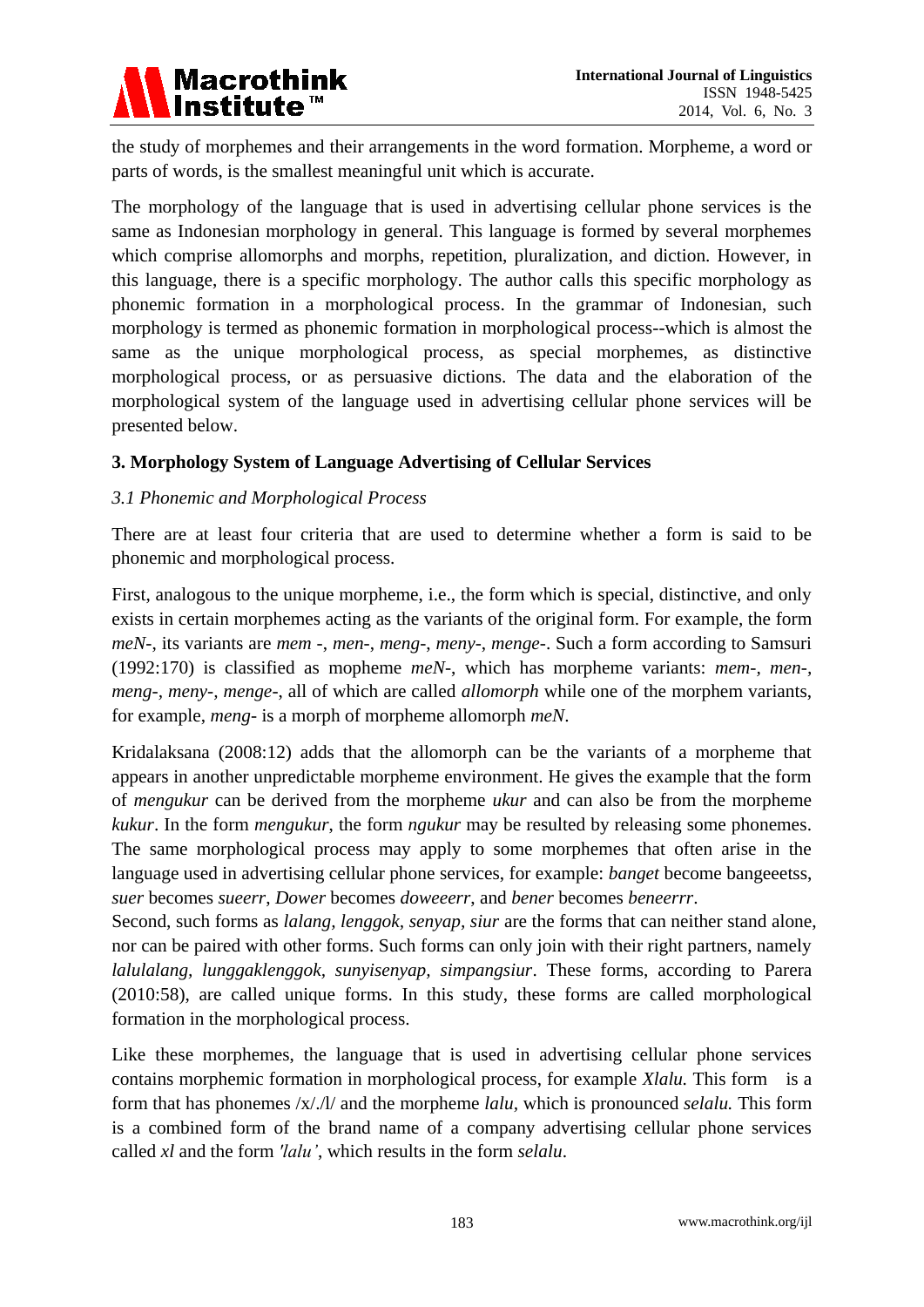

**Third** is special forms that appear in the language used in advertising cellular phone services. These forms are also called special terminologies in the cellular field. The forms, such as *blackberry, modem, chat, FREETALK, facebook, update,* are the forms of special terms that appear in the advertising of cellular phone services.

**Fourth** is the variants of the base morpheme. In the language used to advertise cellular phone services, this form applies only to the form *telepon*.

Thus, based on the data, the typical forms of the language used to advertise cellular phone services are *phonemic formation in morphological process, morphemic formation in morphological process, special terminologies,* and variation of *'telepon*' form.

This distinctive form will be discussed in more detail below.

3.1.1 Phonemic in Morphemic

Phonemic formation in morphological process happens if a morpheme, consisting of a base morpheme and one or several phonemes, forms a new morpheme. The term is referred to as *allomorph*. Allomorph is a morpheme variations derived from a bound morpheme acting as a free morpheme. Because of a certain circumstance, the initial morpheme varies, depending on certain phonemes, to form another new morpheme whose meaning still refers to the meaning of the original morpheme. The following are the data of the morpheme variations.

- **1(2)** punya indosatRp 40/sms seharianMURAH *BANGEETSS*
- **2(5)** Fakta Fren MENIT PERTAMA Rp 9 TRUS GRATIS SAMPE *DOWEEERR!*
- **3(6)** Sepanjang hari, se-Indonesia... *SUEERR!*
- **(22) 4** Nelpon murah bangeetss Rp 480 puas *beneerrr!!!* Berlaku untuk seluruh pulau Jawa SMS murah *bangeetss!!!* GPRS & 3G murah *bangeetss!!!* Rp 1,1/kb
- **(31) 5** Kartu As Jagoan *Serbuuuu..!* BAYAR CUMA SERIBU…
- **(32) 6** simPATI PeDenya *lanjuuut!*
- **(115) 7** Gratis ngobrol sampai *poooll*
- **(116) 8** OBRAL OBROL *LANGSUUNG!*
- **(133) 9** Pake *sekalee* Gratis sampe Ribuan *kalee!*
- **(134) 10** KAMUS SMS IM3 *Cihuuuyy bangeetss*
- **(166) 11** TARIF TERMURAH ke semua operator Rp 600 Sampe *puaaassss*
- **(169) 12** SINYAL BAGUS NYAMBUNG *TERUUUUSSSS*
- **(185) 13** Dijamin lebih murah *meriahh* Ngapain pake CDMA ?
- **(201) 14** Nelpon, SMS, Facebook, YM & Twitter-an TANPA *BATAAAAS!*
- **(225) 15** Kartu Perdana esia *SEPUASNYAAAAA*
- **(237) 16** NIH..FLeXI GRATISNYA GA *ABIS-ABISS*
- **(248) 17** NELPON LOKAL & SLJJ 24 JAM GRATIS *ABEEES!!!!*
- **(261) 18** GRATIS NELPON *DIPERLUAAAAS*

The forms in italics in the above data are the variation of the basic forms. They are as follows: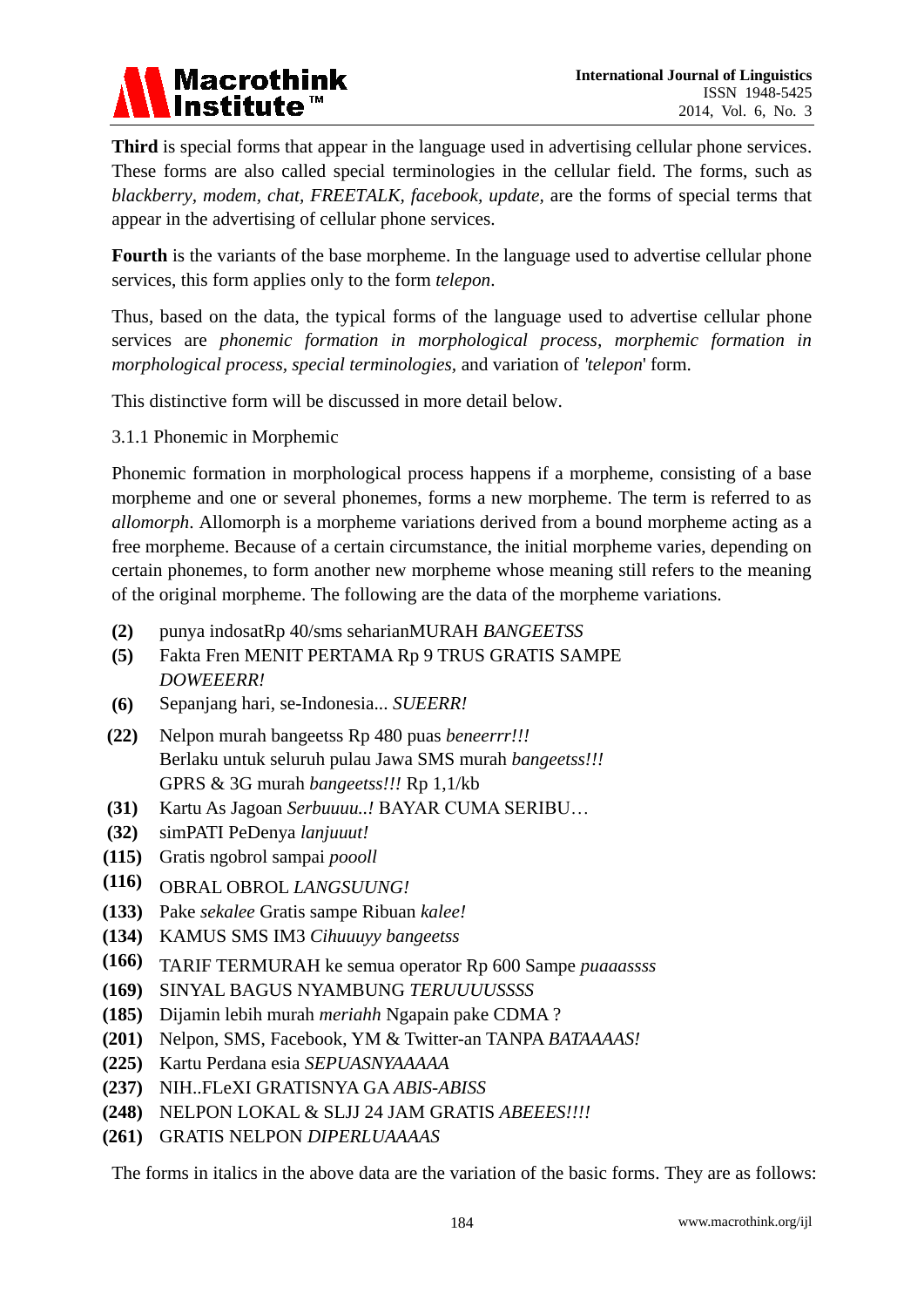

*banget* (*BANGEETSS), dower (DOWEEERR), suer (SUEERR), bener (beneerrr), serbu (Serbuuuu), lanjut (lanjuuut), pool (poooll), langsung (LANGSUUNG), sekali (sekalee), cihuy (Cihuuuyy), puas (puaaassss), terus (TERUUUUSSSS), meriah (meriahh), batas (BATAAAAS), sepuasnya (SEPUASNYAAAAA), abis-abis (ABIS-ABISS), abis (ABEEES),* and *diperluas (DIPERLUAAAAS).*

The phonemic formation in the morphological process above can be distinguished on the basis of their:

1. Morphemic forms (m) + vowel phonemes ( fv ), which can be seen in the data *serbu* (Serbuuuu ), *sekali* (sekalee), *sepuasnya* (SEPUASNYAAAAA.)

morpheme *serbuuuu= m+vvv,* 

- morpheme *sekalee= m+v,*
- morpheme *SEPUASNYAAAAA= m+vvvv*
- morpheme *lanjuuut = m +vv*
- morpheme *LANGSUUNG = m + vv*
- morpheme *BATAAAAS= m +vvv*
- morpheme *ABEEES= m + vv*
- morpheme *DIPERLUAAAAS= m +vvv*
- 2. Morphemic form (m) + consonant phoneme (fk), which can be seen in the data *meriah (meriahh), abis-abis* (*ABIS-ABISS*.)

morpheme *meriahh= m +k*

morpheme *ABIS-ABISS= m+k*

3. Morphemic forms + vocal-consonant phonemes (fkv), which can be seen in the data: *banget* (*BANGEETSS), dower (DOWEEERR), suer (SUEERR), bener (beneerrr), lanjut (lanjuuut), pool (poooll), langsung (LANGSUUNG), cihuy (Cihuuuyy), puas (puaaassss), terus (TERUUUUSSSS).*

morpheme *BANGEETSS= m +v-kk*

morpheme *DOWEEERR= m + vv-k*

- morpheme *SUEERR= m + v=kk*
- morpheme *beneerrr= m +v-kk*
- morpheme *poooll= m +vv-k*

morpheme *Cihuuuyy= m +vv-k*

morpheme *puaaassss= m +vv-kkk*

morpheme *TERUUUUSSSS= m + vvv-kkk*

Two things can be concluded from the above analysis. They are:

### **1. From their forms, the morphemes have such patterns as follows:**

1)  $m + f(v)/(vv)/(vvv)/(vvvv)$ 

$$
2) \quad m + f(k)
$$

3)  $m + f(vkk)/(vvk)/vvkkk$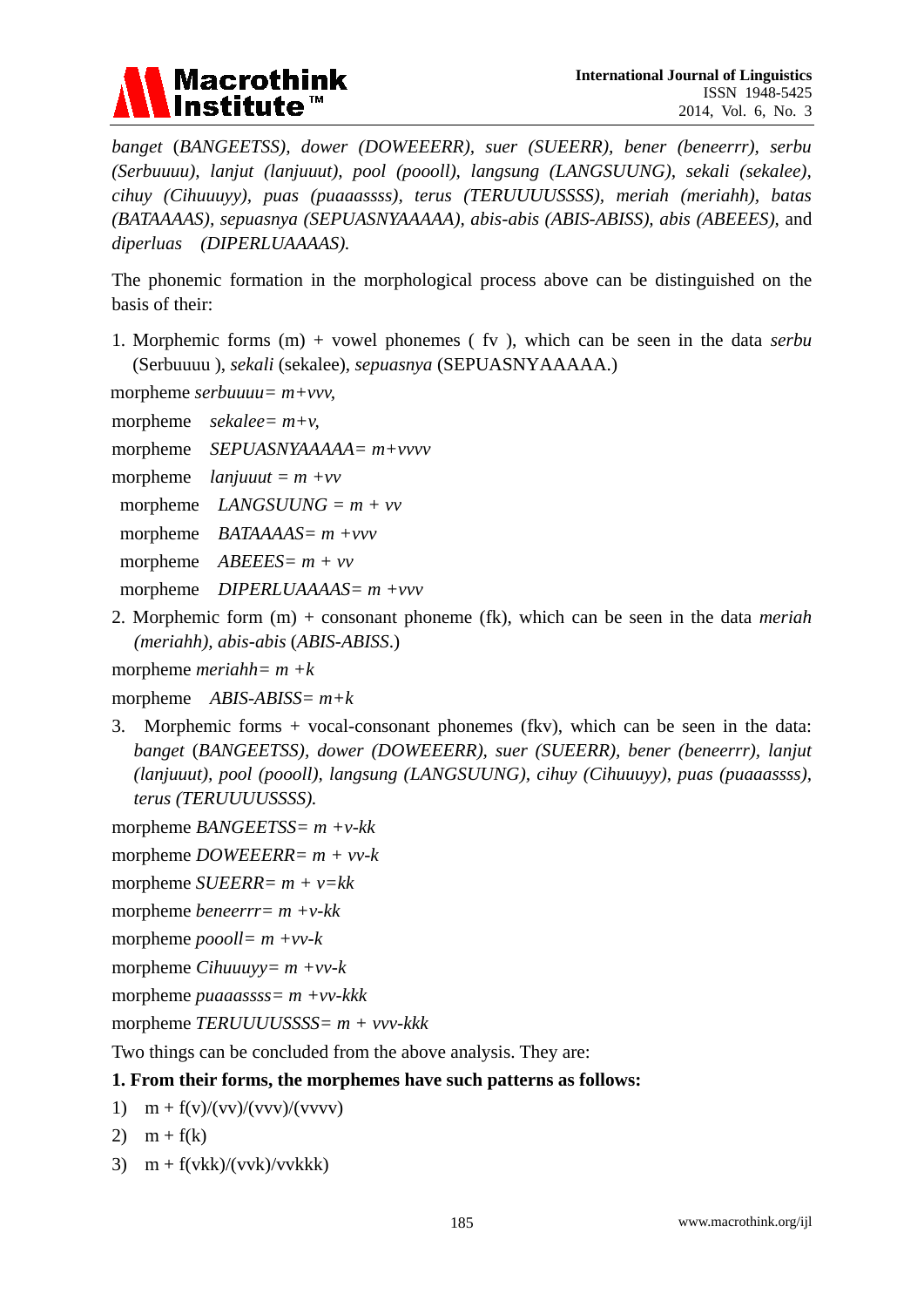

The above classification shows that the vowel phonemes are the dominating phonemic formations in the morphological process as a vowel sound belongs to the category of sound with the open vocal cords (Verhaar, 2010:32). According to Chaer (1994:113), a vowel sound is a sound that does not get any obstacle after it passes through the vocal cords. Thus, the vowel that is used in the phonemic formation in the morphological process is needed in order to get a more open sound.

The consonant sounds that are used in this form are / s /, / r /, / l /, / h /, and / y /. They, articulatorily, belong to alveolar-palatal sounds, which--according to Chaer (1994:119)—are called *lamino*, whereas according to the way they are articulated, they do not belong to the stop or blocked consonants. The sounds  $/ s /$  and  $/ h$ ) are fricative; the sound  $/ r /$  belongs to vibration sound; the sound  $/1/$  is lateral; and the sound  $/$  h  $/$  is palatal. (Chaer, 1994:119).

## **2. From their purposes, their forms have intentions to:**

1. express something that has a superlative quality, which can be seen in the data: BANGEETSS, DOWEEERR, SUEERR, beneerrr, poooll, sekalee, Cihuuuyy, puaaassss, meriahh, DIPERLUAAAAS;

2. invite, for example: come, let (persuasive), which can be seen in the data Serbuuuu , lanjuuut , LANGSUUNG TERUUUUSSS;

3. say that something is incomparable, which can be seen in the data: BATAAAAS, SEPUASNYAAAAA ABIS - abiss, ABEEES, DIPERLUAAAAS.

## 3.1.2 Morphemic in Morphological Process

Morphemic in morphological process is a formation of one morpheme with another morpheme. In other words, the new morpheme consists of two morphemes. Hence, such a morpheme is called a morphemic in a morphological process. What makes this morpheme typical, unique, or special is that the formation of this morpheme is a brand name that advertises a cellular phone service which is combined with another form that results in the typical morphemes as shown in the following data.

- **19 (150)** SUPER *XENSASI* TARIF CDMA Rp69/menit
- **20 (151)** Ngakunya *Xlangkah* Lebih Maju ?
- **21 (154)** *XL SO ME* Dapatkan DISKON & BENEFIT-NYA
- **22 (155)** 14 tahun *Xlalu* bersamamu
- **23 (156)** *XLgala-galanya* Rp 0,01 Segila-gilanya
- **24 (162)** *Xmakin* 49 49RB/3bln Promo akhir tahun BlackBerry Full service /3bln
- **25 (215)** *SensEsia* Go green!
- **26 (232)** *FlexiNET* Unlimited NGE-NET SEHARIAN 24 JAM CUMA RP.2500
- **27 (233)** Gabung bersama kami di @*Flexirit FlexiMania*
- **28 (241)** DUA PILIHAN *MereFLEXIkan* gayamu!
- **29 (275)** *frentetan* GRATIZAN
- **30 (308)** *xtre@m* hotspot
- **31 (329)** *PakeTri*, Jodohnya alwaysOn!
- **32 (331)** *TRIms*. Dari Tri untukmu.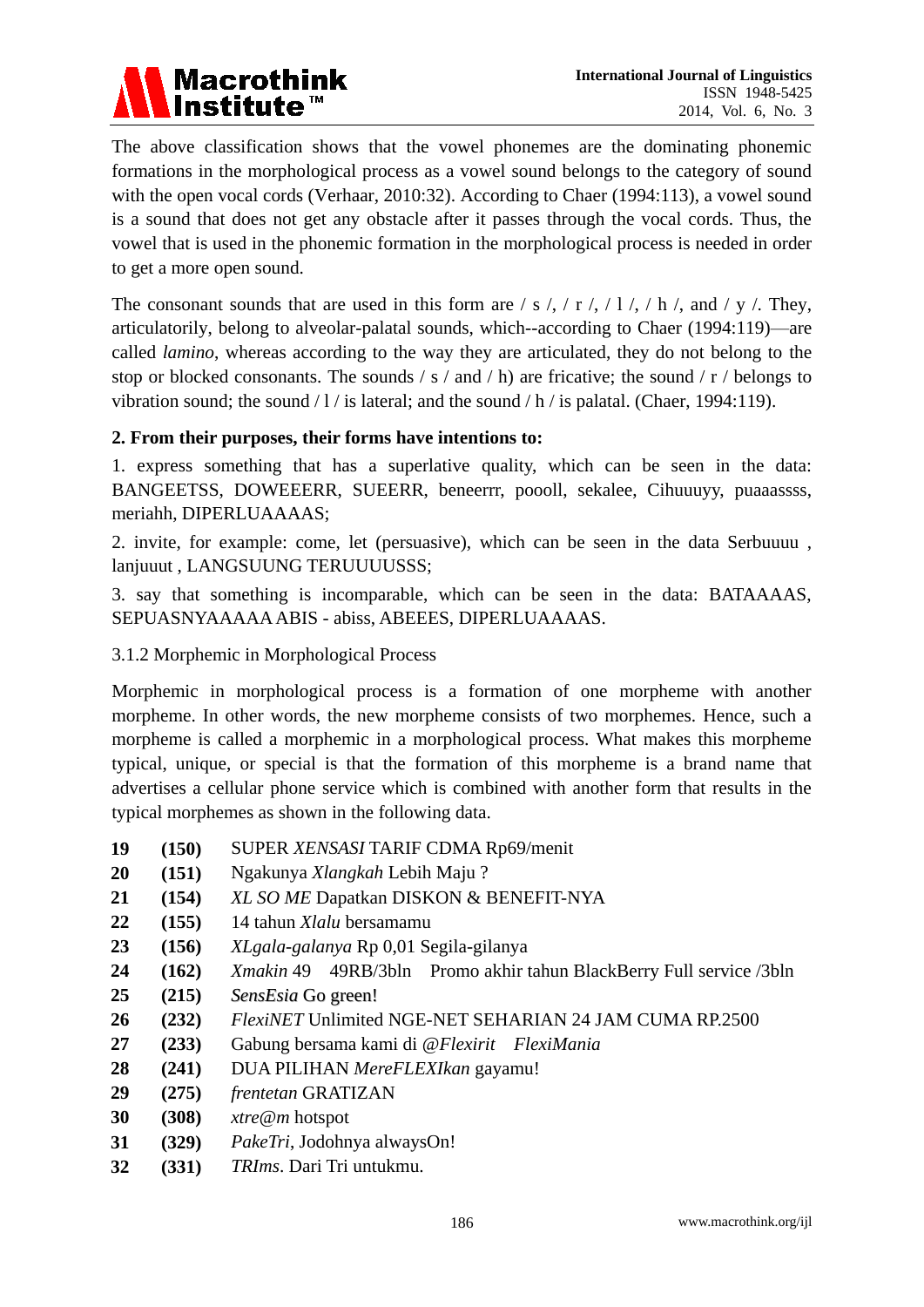# **Macrothink**

## **33 (365)** *AXISPRO* Internet Unlimited 3X Lebih Baik. *Lebih Cepat, Lebih Besar, Harga Tetap Sama.*

The forms in italic above are discontinuous morphemes resulting from a combination of two different morphemes representing two different brand names that advertise cellular phone services. The examples are as follows: *xensasi* (*sensasi), xlangkah (selangkah),xlalu (selalu), xl so me (eksome), xlgala-galanya (segala-galanya), xmakin (semakin), sensesia (sensasi), flesinet (fleksi internet), fleksiirit (fleksi irit), mereFLEKSIkan (merefleksikan), frentetan (rentetan), xtr@em (ekstrem), paketri (paket tri), trims (tri ms), serta axsispro.*

The forms are generally a combination of two or more morphemes, and one of the morphemes is a brand that advertises cellular phone services. However, there are also forms that experience two events. The first is the forms that are presented above, consisting of two morphemes. The second is the forms that experience the sound changes as shown in the following group analysis.

1. The form consisting of two morphemes or more are shown in the following data.

The form *flesinet* is derived from the morphemes *fleksi* dan *internet.*

The form *fleksiirit* is derived from the morphemes *fleksi* dan *irit.*

The form *mereFLEKSIkan* is derived from the morphemes *meN – refleksi – kan*

The form *frentetan* is derived from the morphemes *fren* dan *rentetan*

The form *paketri* is derived from the morphemes morfem *paket* dan *tri.*

The form *axsispro* is derived from the morphemes *axis* dan *pro.*

2. The addition of phonemes is done to create new words, such as those presented in the following data.

The form *xtr@em* is derived from the morpheme *xtra + @ +em* to create morpheme *ekstrem*

The form *trims* is derived from morpheme *tri* dan *ms)* to create the word trims 'terima kasih'

3. The forms that experience two events, which is a combination of two morphemes or more, and then experience the sound changes as shown in the following data.

The form *xensasi* is derived from the morphemes *xl* and *sensasi*, which creates the morpheme *sensasi.*

The form *xlangkah* is derived from the morphemes *xl* and *langkah*, which creates the morpheme *selangkah*.

The morpheme *xlalu* is derived from the morphemes *xl* dan *lalu*, which creates the morpheme *selalu.*

The morpheme *xl so me* is derived from the morphemes *xl, so,* and *me*, which creates the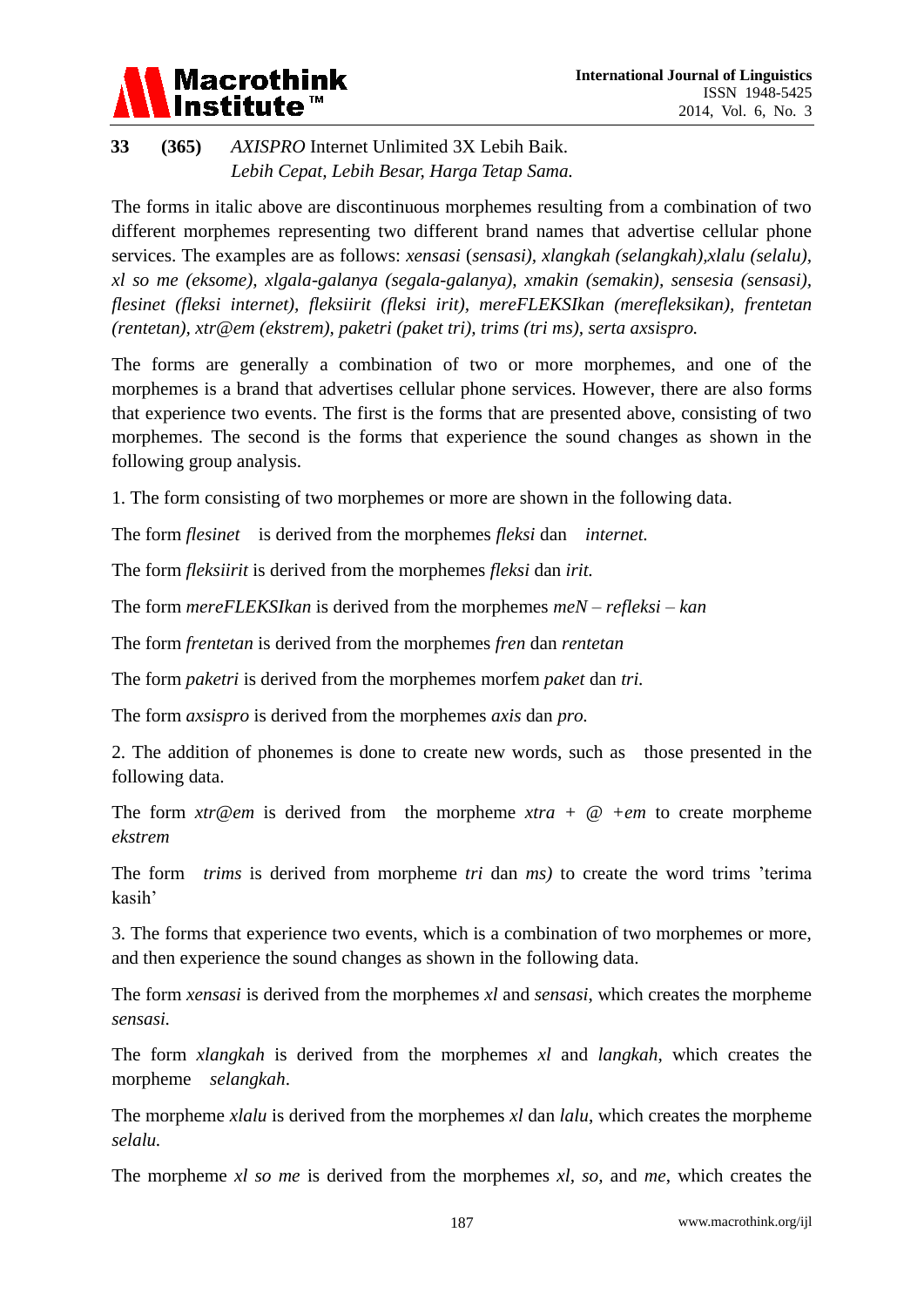

morpheme *eksome.*

The form *xlgala-galanya* is derived from the morphemes *xl* and *segalanga, which creates segala-galanya.*

The form *xmakin* is derived from the morhemes *xl* and *makin, which creates the morpheme semakin.*

The form *sensesia* is derived from the morphemes *sens* and *esia,* which creates the morpheme *sensasi.*

Based on the above analysis, such morphological process is intended to:

- 1. introduce and popularize the brand name that advertises the cellular phone services
- 2. attract one's attention through the
- *a.* word play, such as *xensasi*, *xlangkah, xlalu, xl so me, xlgala* and *sundry, xmakin, sensesia;*
- b. acronym, such as *fleksinet , fleksirit , paketri , axsispro*
- c. formation of new words, mereFLEXIkan*, frentetan , XTR@em , trims*

**34 (66)** *CHATTING* SEPUASNYA, DI MANA AJA!!!

3.1.3 The Special Terminologies in the Field of Advertising of Cellular Phone Services

Special morphemes are forms that are used in the advertising of cellular phones services, and they are special forms or typical forms which are associated with cellular phones services. The morphemes are often used in the advertising language of cellular phone services because they are expected to lead the readers to be accustomed to the terminologies used in the cellular phone services. Such morphemes can be seen in the following data .

| 35 | (100) | 12 BULAN UNLIMITED WhatsApp                                                                      |  |
|----|-------|--------------------------------------------------------------------------------------------------|--|
| 36 | (102) | Free Talk Pulsa Lokal Rp.50,-/30 detik,                                                          |  |
| 37 | (117) | Mentari Blog Contest                                                                             |  |
| 38 | (168) | Facebook & Chatting Segila-gilanya dengan DUAL ON GSM RP 999 ribu                                |  |
| 39 | (173) | XL Pasca Bayar Selamat Datang dalam Kenyaman UNLIMITED                                           |  |
| 40 | (203) | Untungnya pakai ESIA tiap bulan dapat fulus, info update terus                                   |  |
| 41 | (220) | Hape ESIA CONNECT FM                                                                             |  |
| 42 | (229) | Talk Time esia 1 jam Cuma Rp 3000.                                                               |  |
| 43 | (279) | <i>Internetan</i> Unlimited 3 bulan Hanya rp 100 Ribu                                            |  |
| 44 | (304) | Puasnya Internetan dengan SMARTFREN MODEM EC-1261-2                                              |  |
| 45 | (313) | Makin gaul makin hemat paket blackberry smartfren mulai dari rp 40.000                           |  |
| 46 | (316) | Smartfren connex internet ngebut harga hemat                                                     |  |
| 47 | (320) | Buruan saaatnya ganti <i>gadget</i> leletmu dengan hape dan <i>modem</i> keren dari<br>smartfren |  |
| 48 | (321) | Smartfreet No Connect                                                                            |  |
| 49 | (323) | Download speed 0.42mbps upload speed 0.16 mbps                                                   |  |
| 50 | (360) | Bebas itu nyata alwaysOn mobile internet.                                                        |  |
| 51 | (94)  | Nelpon & SMS Rp 50 ke semua operator                                                             |  |
| 52 | (228) | Murah Nelponnya, Gaya Hapenya                                                                    |  |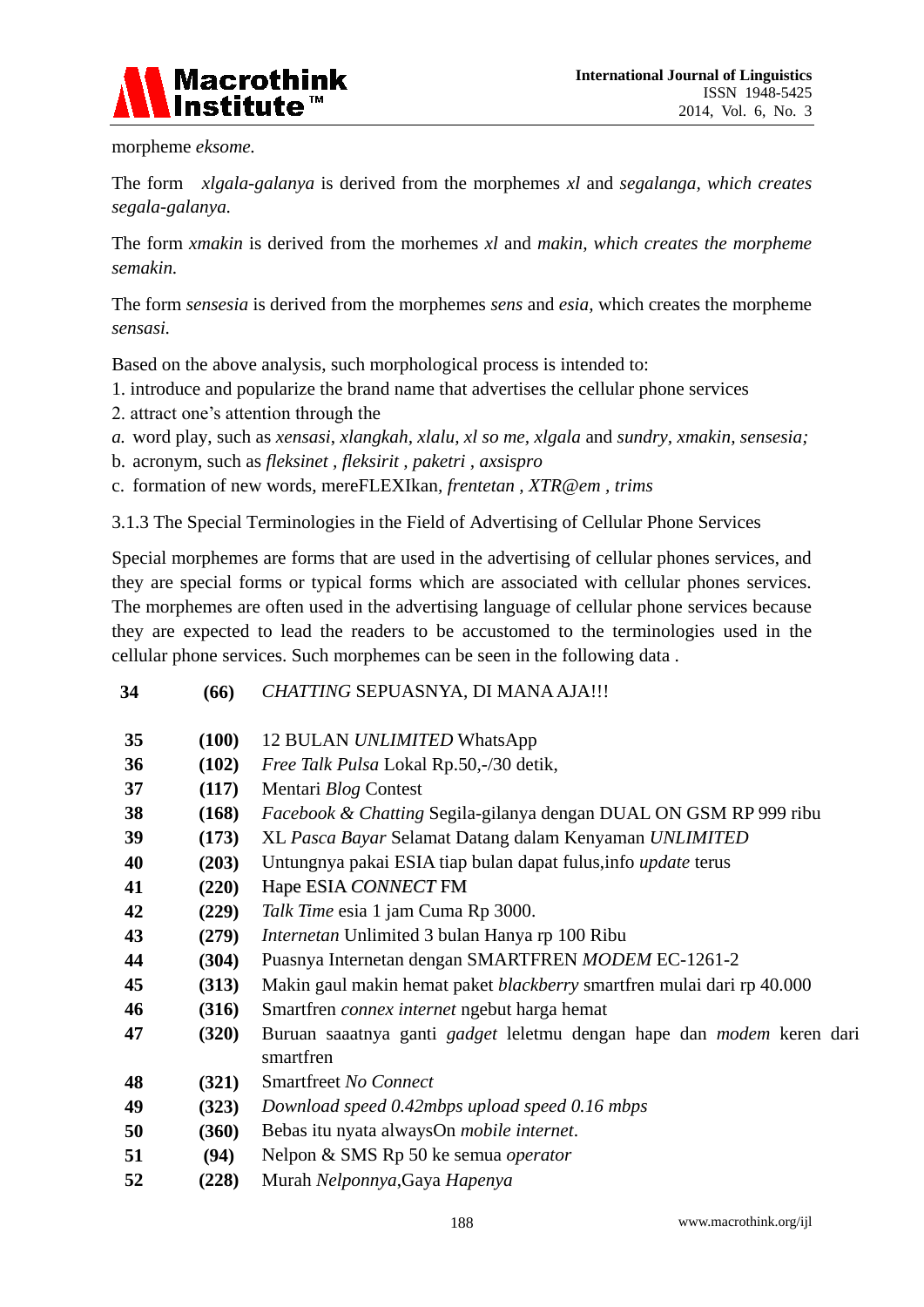

The forms in italic are special terminologies that are used in the field of advertising of cellular phones services.

- 1. *Chatting* is a program for internet users wherever they are so that they can communicate although one of them is far from us.
- 2. *Unlimited* is usually associated with an Internet connection package. This unlimited package contains a combination of services such as chatting , browsing , social media and streaming .
- 3. *Free Talk* is the bonus program to talk to other users that cellular phone providers offer, and usually it is accompanied with certain conditions .
- 4. *Blog is* a web application that resembles the types of writings on a public web page .
- 5. *Facebook* is a social networking service that offers all people to be able to have a personal profile with the aim of adding a friendship or relationship .
- 6. *Pasca Bayar* is a payment after use. An example is a fixed phone.
- 7. *Update* is to bring up to date or commands used to obtain renewal .
- 8. *Connect* is to connect the computer to a network or the internet.
- 9. *Talk Time* is the length of time the communication is calculated based on the conversation.
- 10. *Internetan* is to use any existing site on the internet.
- 11. *Modem* is a two-way communication tool or hardware that is often used for communication on the computer .
- 12. *Blackberry* is the cellular phone that has capabilities such as push e mail and BlackBerry Messenger ( BBM )
- 13. *Connex Internet* is to connect your computer to the internet by using any existing site on the internet.
- 14. *Gadgets* is a sophisticated device or instrument which has a practical function .
- 15. *Download* is the process of transmission of a file from a computer system to another computer system.
- 16. *Upload* is the process of transmission of a file from a computer system to another computer system with a direction contrary to download .
- 17. *Mobile internet* is a web for devices like cellular phones.
- 18. *Operators* is a data collection officers who are given the responsibility and authority to manage specific data.
- 19. *Nelpon* is to connect someone by using a device such as a fixed phone or cell phone.
- 20. *Hape* is an electronic telecommunication device that has the same basic capabilities as a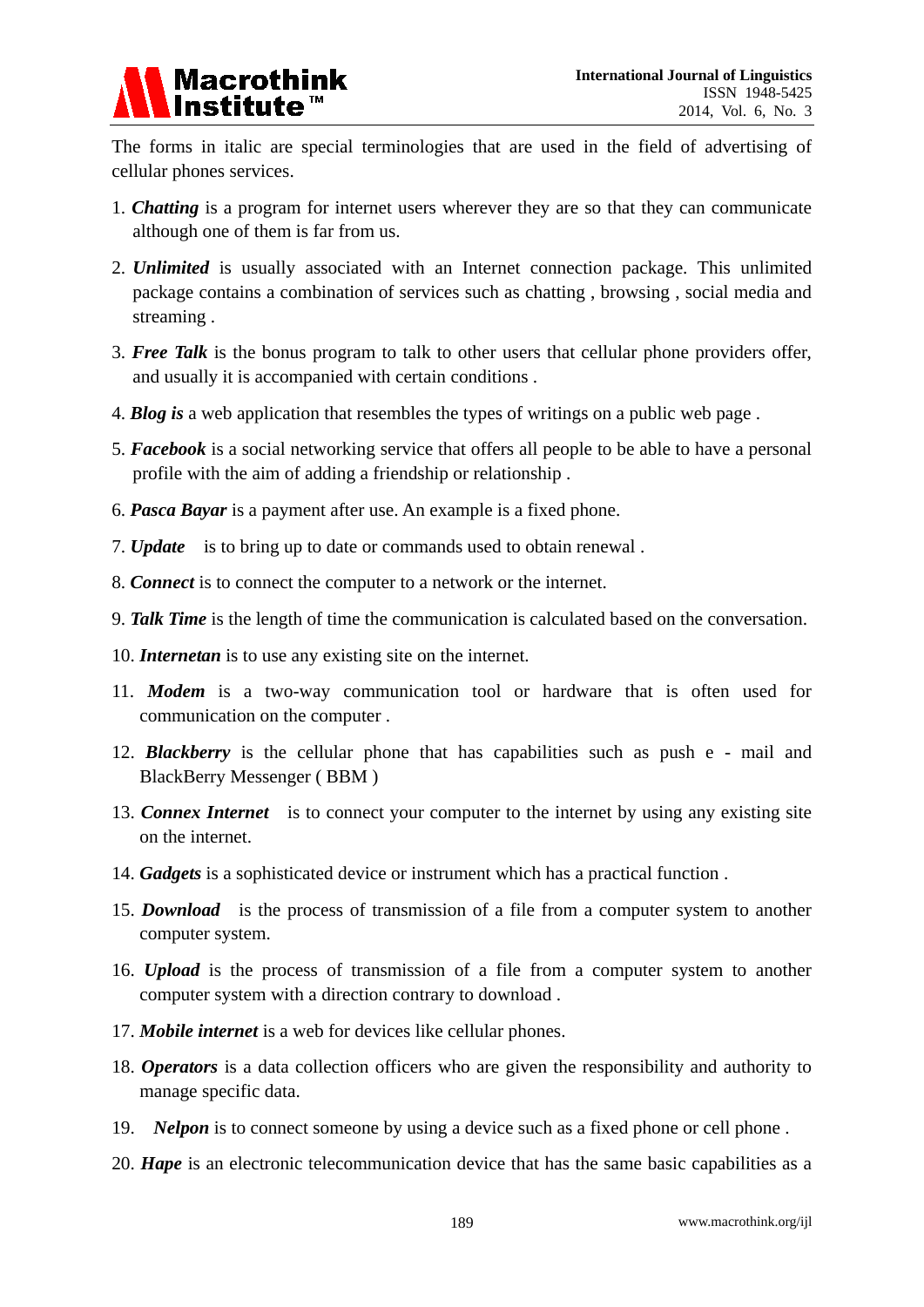

fixed phone, but it can be carried anywhere .

## 3.1.4 Morphological Process

The morphological process of the language used to advertise cellular phone services starts from *telepon* (phone). This form can function as a noun 'a tool to call ' or as a verb 'is calling'. Morpheme *telepon* is a basic form which means 'distant talking'. In the data of language used to advertise cellular phone services, the *telepon* morpheme is not found but the variants of it are available such as *nelepon*, *telpon*, and *nelpon* as shown in detail in the following data.

According to Kridalaksana (2008 : 222), the form '*telepon*' is one of morpheme variants called simulfix-affixes which do not form syllables and are added or merged on the root word, for example /ŋ/ in *ngopi* (root word *kopi*). Morphemes *ngopi, ngobrol, ngebut* are simulfix forms of *mengopi* (copying), *mengobrol* (chat), and *mengebut* (speeding).These forms are the results of aphaeresis – eliminating sound or word at the beginning of speech Kridalaksana  $(2008:3)$ .

The sound */me*/ in the beginning of the following morphemes *mengopi, mengobrol*, and *mengebut*, will form *ngopi*, *ngobrol*, and *ngebut if* it is dropped*.* This condition also happens to *nelpon* (with its variants) *telpon* and *nelpon*.

## **a.** *Nelpon* **form**

| 53            | (29)               | simPATI SUPER TALKMANIA Sekarang Nelpon suka ati                              |  |
|---------------|--------------------|-------------------------------------------------------------------------------|--|
|               |                    | Pagi-Siang-Malam GRATIS                                                       |  |
| 54            | (58)               | Nelpon Murah rp 20 Dari menit pertama Siang malam                             |  |
|               |                    | ke seluruh Indonesia                                                          |  |
| 55            | (91)               | Nelpon Rp 30 per 6 detik ke Amerika, China, Hong Kong, Kanada, &<br>Singapura |  |
| 56            | (94)               | Nelpon & SMS Rp 50 ke semua operator                                          |  |
| 57            | (193)              | Bayar 1 Menit Gratis Nelpon dan SMS 17jam                                     |  |
|               | b. nelpon form     |                                                                               |  |
| 58            | (96)               | Ribuan kali nelpon Rp 1000 per hari                                           |  |
| 59            | (246)              | FLEXI MESRA gratis nelpon gratis sms 24 JAM                                   |  |
| 60            | (299)              | gratis! nelpon se-Indoneia, kapan pun di mana pun                             |  |
| 61            | (358)              | ke sesama. Gratis <i>nelpon</i> setelah telpon ke-5.                          |  |
| $c_{\bullet}$ | <b>NELPON</b> form |                                                                               |  |
| 62            | (126)              | <b>GRATIS NELPON SAMPAI 3 HARI 3 MALAM</b>                                    |  |
| 63            | (194)              | <i>NELPON</i> tanpa pulsa 17 jam per-hari                                     |  |
| 64            | (260)              | NELPON & SMS ROMANTIS, SIANG MALAM GRATIS                                     |  |
| 65            | (274)              | semua serba GRATIS GRATIS NELPON 888 JAM GRATIS 88 SMS                        |  |
|               |                    |                                                                               |  |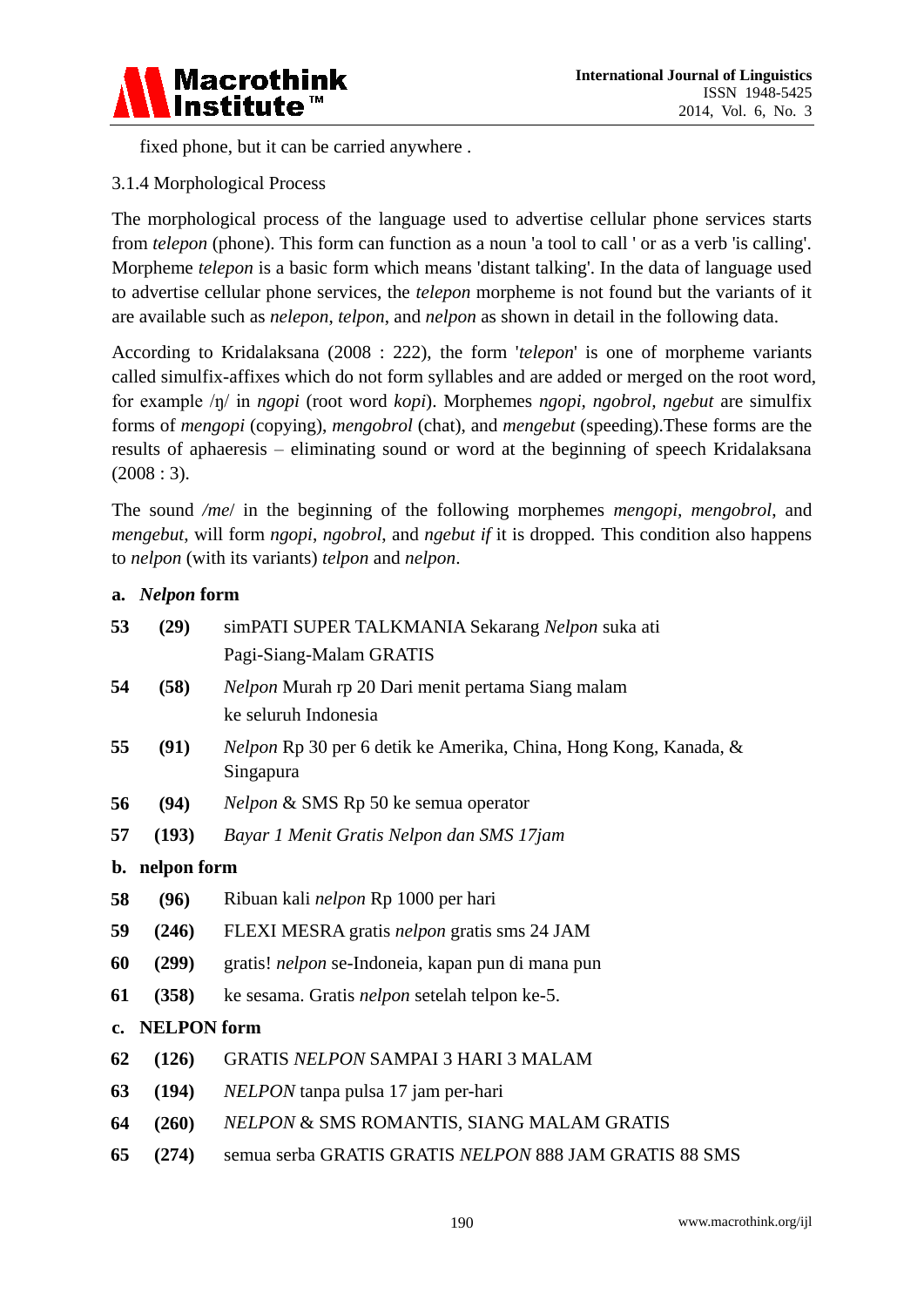

## **66 (305)** GRATIS *NELPON* SEPUASNYA KE SEMUA SMARTFREN DI SELURUH INDONESIA

In line with the form *ngopi*, *ngobrol* and *ngebut*, *nelpon*, which is derived from *telepon* and is added with the affix meN becoming *menelepon*, it has an aphaeresis process to become *nelpon*. This form is similar to *nendang*, *nantang*, and *nonton*.

The writing of Nelpon, nelpon, or NELEPON is the variants that is intended to (1) vary the typing, (2) give persuasive emphasis, (3) suit the typology of writing .

In the data, the population of *nelpon* form is 19 out of 374 data. This form is found in most forms of the language used to advertise cellular phone services.

The form of ' *nelpon* ' can be seen in this following.

- **67 (44)** Rp.10.000,Untuk 6 Hari *Telpon* Gratis
- **68 (200)** HANYA esia *TELPON* PUTUS KAMI GANTI HINGGA Rp500.
- **69 (240)** TAGIHAN TETAP GRATIS NELPON LOKAL HINGGA 1000 MENIT KE *TELPON* RUMAH
- **70 (259)** sekarang bisa nelpon ke Telkomsel, *telpon* rumah, nelpon & SMS ke sesama Flexi.
- **71 (295)** 1 kartu 2 nomor nelpon dan di*telpon* termurah

The form of *telpon* and *nelpon* are the variants of *nelepon.* In terms of process, the form *telpon* is an affirmation of command. This is in line with other forms of commands such as *tulis!, dengar!,* and *baca!* The use of basic form is to command. The form of t*elepon* is found only 5 times in the data.

The form *nelepon* results from the influence of the pronunciation of Indonesian people in general, and specifically Malay. Malay language does not have double consonants since it is difficult to pronounce it. As a result, the form *putra*, *sastra*, and *negri* is pronounced and written *putera*, *sastera*, and *neger*i. In the data, *nelepon* is only found three times.

The form *nelpon*, *telepon*, and *nelepon* are utterances of daily conversation. Kridalaksana (1995 : 54) includes *nelepon*, *telepon* and *nelepon* as utterances of daily conversation. This is similar to utterances of Jakarta dialect by adding suffix –*in*. Kridalaksana potrays a growing language phenomenon in the community as it is. Therefore, the presence of the suffix - *in* and simulfiks  $\eta$ - cannot be used in the standard language. In the standard form, the suffix – *in* becomes -*kan* , for example, *masukin* becomes *masukkan*. In addition, simulfix ŋ- is a short form of *makan soto*→ *Nyoto* , minum kopi → ngopi , makan bakso → ngebakso.

The example of using simulfix form in the advertising language of cellular phone services

- **72 (9)** JANGAN PERCAYA GITU AJA, *BUKTIIN* SENDIRI UNTUNGNYA!
- **73 (38)** *Ngobrol* sepuasnya seharian tetap Rp 0,5/dtk gak ada batas!
- **74 (40)** *NANTANG* SELEB SERU BERJAM-JAM
- **75 (135)** *Siapin* foto seRu, fuN, & eXprEsif sobat kamu ber-3
- **76 (152)** Tau Nggak *NgeBlog* Makin Mudah?
- **77 (180)** Tetap *Ngebut* & Murah , Kuota 3 kali lipat 3G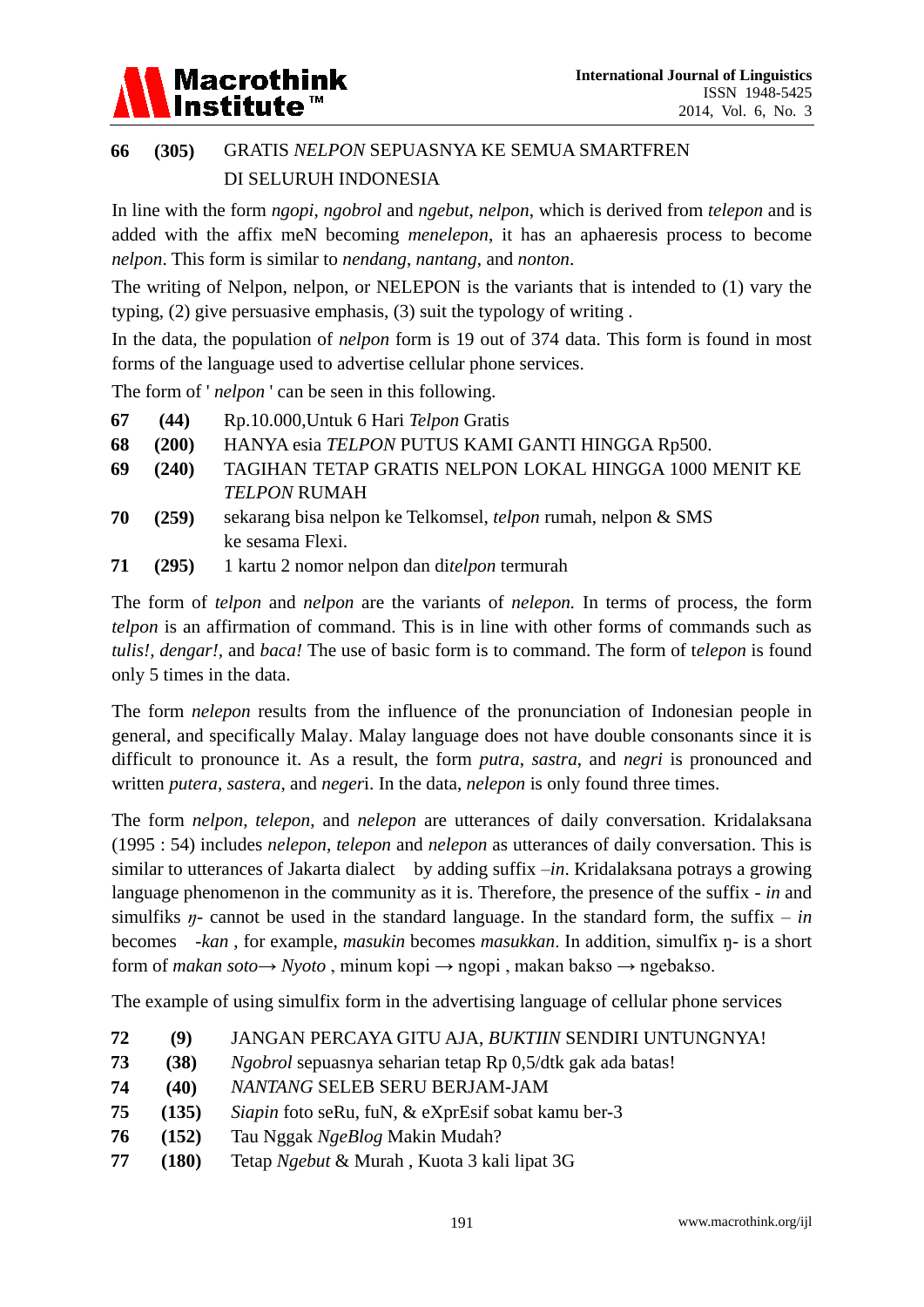## Macrothink<br>Institute™

**78 (236)** BURUAN *NGENET* IRIT RP2500/hari UNLIMITED

**79 (312)** Modem smartfren special edition *ngegames* seru tanpa lelet

From the above data, the simulfix forms of advertising language in cellular services consist of:

(a) *in* form as shown in the data *BUKTIIN* (1) and *siapin* (135), which means to 'command '

(b) the elimination of affixes as seen in data *ngobrol* (38) is derived from *mengobrol*, *nantang* (40), which is derived from *menantang*, and *ngebut* (180), which is derived from *mengebut*. The forms of *ngobro*l, *nantang*, and *ngebut* are meant to 'affirm'.

(c) the elimination of affix form *meN* as shown in *ngenet* (236), which is derived from *mengenet* (*net* is the short form of the *internet*) and *ngegames*, which is derived from *mengegames*. This form is also intended to provide a 'confirmation'. This elimination form is commonly found inthe morphology system in the advertisement language of cellular services as it is shown in bold type data below.

## **<sup>80</sup> (20)** BUKTIKAN **NELPON** PAKE FLEXI KAGAK BAYAR

- **81 (25) Ngorbit** ngobrol irit sejam Rp500
- **82 (40) NANTANG** SELEB SERU BERJAM-JAM
- **83 (68)** SKALI NELPON GRATISNYA **NACEP** BERKALI-KALI
- **84 (97)** Ada yang lebih murah? Cuma Rp 0 freetalk 5000 **ngobrol** sepuasnya
- **85 (151) Ngakunya** Xlangkah Lebih Maju ?
- **86 (152)** Tau Nggak **NgeBlog** Makin Mudah?
- **87 (180)** Tetap **Ngebut** & Murah , Kuota 3 kali lipat 3G
- **88 (204)** Hape ESIA **NGOCEH** 2 Rp199 ribu
- **89 (353)** Gampang **ngitungnya**, gak ada jebakan dengan tarif flat dari Tri.

The omission of the affix meN- can be seen in the following explanation.

- 1. *NELPON* comes from *menelepon*
- 2. *Ngorbit* comes from *mengorbit*
- *3. NANTANG* comes from *menantang*
- 4. *NACEP* comes from *menancap*
- 5. *Ngakunya* comes from *mengakunya*
- 6. *Ngeblog* comes from *mengeblok*
- 7. *Ngebut* comes from *mengebut*
- 8. *NGOCEH* comes from *mengoceh*
- 9. *Ngitungnya* comes from *menghitung*

## 3.1.5 Diction

Diction is word choice and clarity of pronunciation to obtain a certain effect in public speaking or in composing (Kridalaksana , 2008:50). Dictions that are focused in this study is assumed to have a persuasive effect in the advertising language of cellular phone services.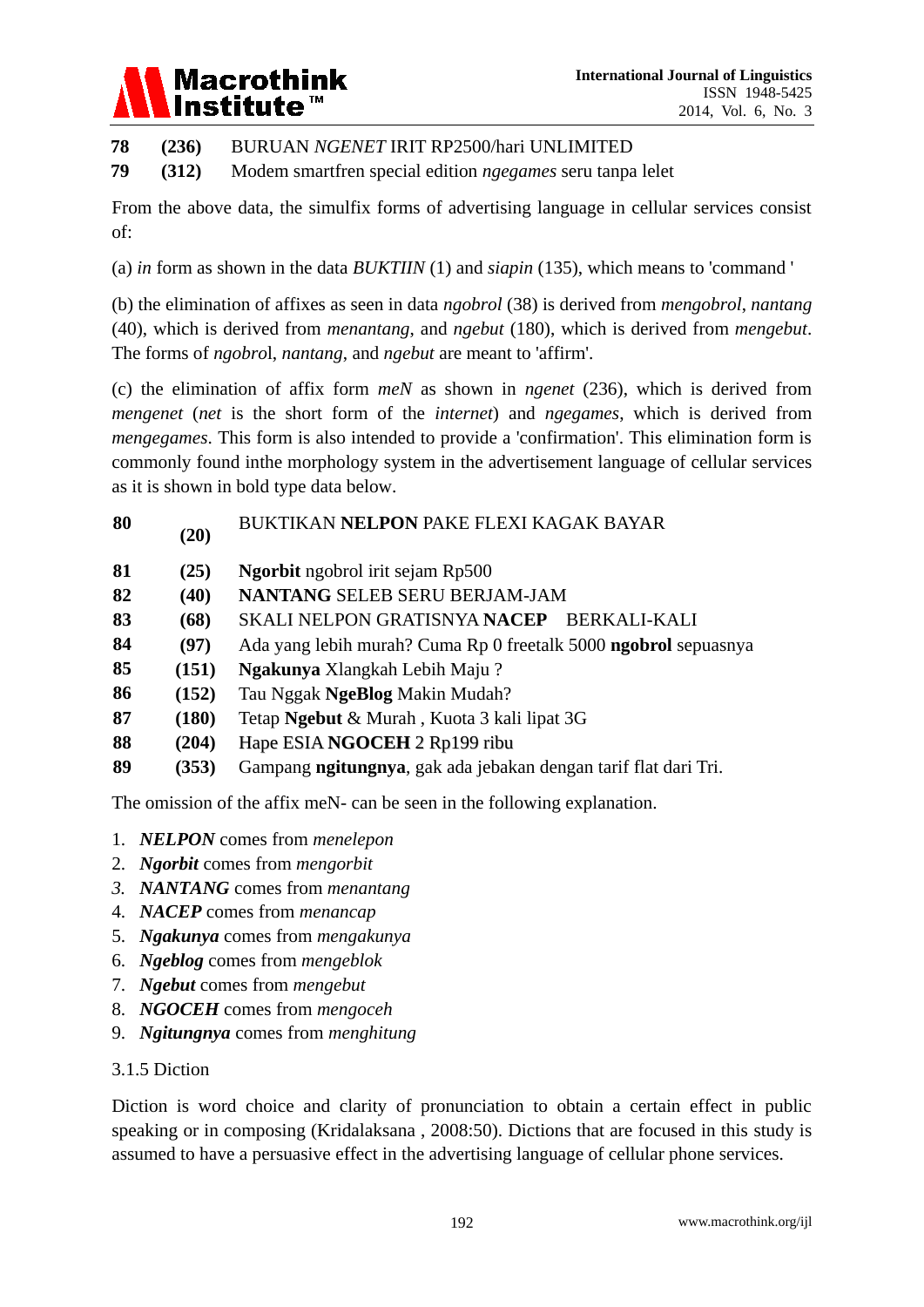

The forms that often appear in the advertising language are *gratis, murah, bonus,* dan *hemat*. Thus, the language used to advertise cellular phone services primarily appeals on "free" and "inexpensive" products.

The morphemic formation in the advertising language, such as *bonus, gratis, hemat,* and *murah* can be seen in the data below.

## **Bonus**

Sugono (ed., 2008: 207) says that bonus is an additional pay, apart from the basic salary, may serve as a reward or incentive; salary is extra wages paid to employees; gratification; incentives<sup>1</sup>; Bonus can mean pages or articles supplementary (in magazines, newspapers)<sup>2</sup>. Based on the above definitions, the word bonus is closely connected with the institution and agency that have workers or employees. Because of this the terms such as annual bonus, incentive bonus, and production bonus are popular. Now, the word "bonus' is used to declare "additional amenities" provided by a person/institution in the form of objects or services in all areas and are not bound to employee - employer relation.

Various meanings of the word **bonus** are presented in the following data.

1 ) The word bonus in the first group of data below serves as information or news

- **90 (37a)** simPATI 5000 // Maksimal bonusnya
- **91 (78a)** Extra Ampuh 24 jam // Bonus Paling Melimpah
- **92 (118a)** Bonus Pulsa // setiap hari
- **93 (280a)** Fren EXTRA // EXTRA Bonusnya
- **94 (367a)** TARIF HEMAT // BANYAK BONUSNYA!

2 ) Notice the word bonus in the following

| 95 | (53)  | Isi pulsa sekarang dan nikmati simPATI bonus surprise                          |
|----|-------|--------------------------------------------------------------------------------|
| 96 |       | <b>(104)</b> Beli Perdana Mentari dapatkan pulsa 12.000 & bonus hingga 100 SMS |
|    |       | per hari                                                                       |
| 97 | (125) | Dapatkan total BONUS dari TiPhone hingga IM3 hingga Rp 3,7 juta!               |
|    |       |                                                                                |

**98 (271)** Dapatkan Bonus Pulsa RP 500.000 free Flexi Chatting selama 30 hari

The word bonus in the second group in the data above states solicitation or persuasion. It is shown by the use of command words such as:

- a. *Isi pulsa sekarang*;
- b. *Beli Perdana Mentari* ;
- c. *Dapatkan*

3) The word bonus that has different meaning from the ones in the definition are presented in the following.

**99 (50)** Isi Ulang Simpati 1 April - 30 Juni 2011 BONUS NELPON & INTERNETAN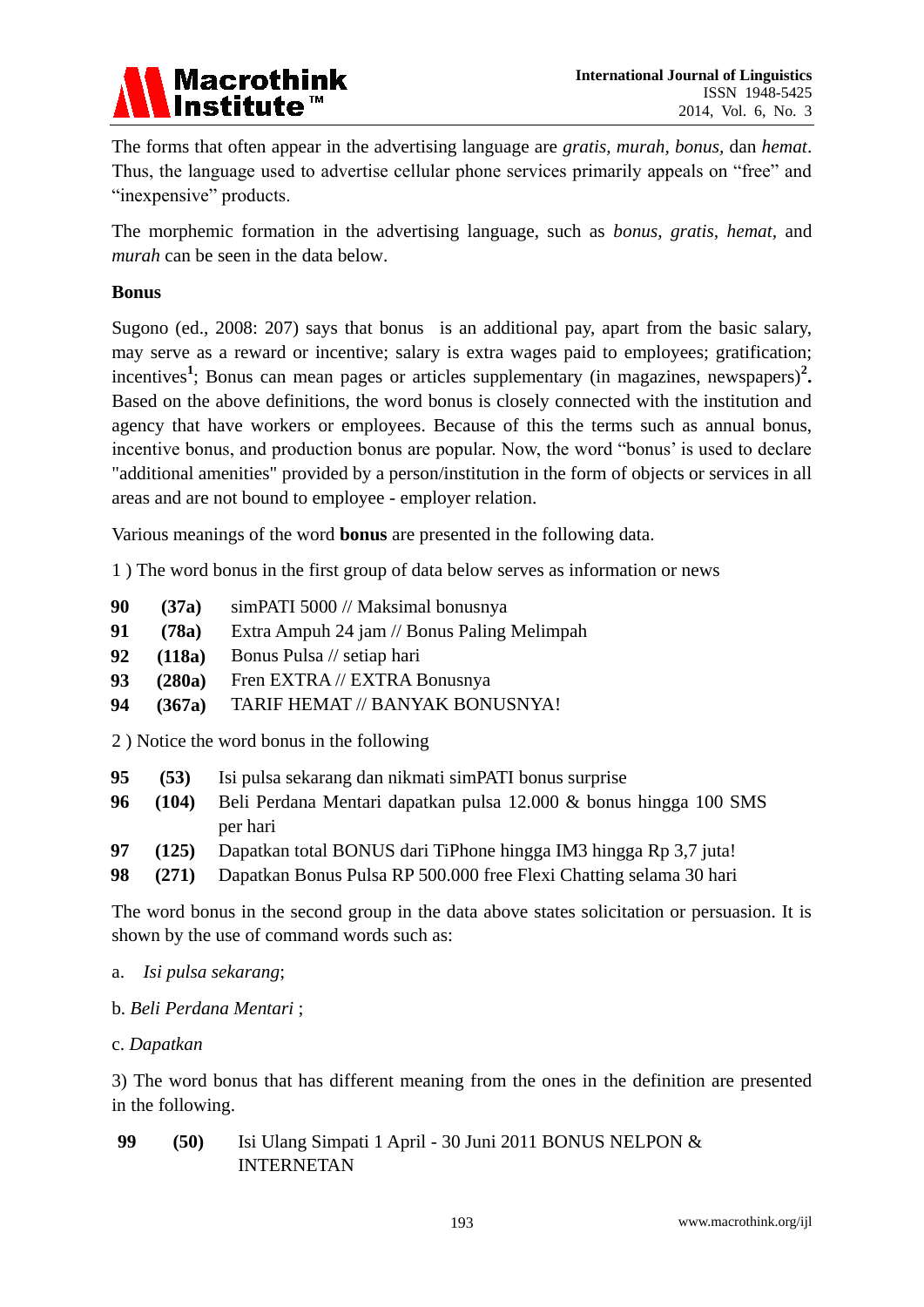

**100 (53)** Isi pulsa sekarang dan nikmati simPATI bonus surprise **101 (104)** Beli Perdana Mentari dapatkan pulsa 12.000 & bonus hingga 100 SMS per

hari

The words "bonus" in the third group above data are accompanied with conditions. Each individual bonus is obtained if the condition goes along with it is met. This can be seen in the statement 'bonus would be obtained if ...

- a. mengisi Ulang Simpati 1 April 30 Juni 2011 (50)
- b. mengisi pulsa sekarang (53)
- c. membeli perdana Mentari (104)

## **Diskon**

The word *diskon*, according to Sugono (ed., 2008: 333), means the rebate; each purchase will obtain discount as many as 15%.

The use of the word *diskon* is found in the following data.

| 102(154)          | SO ME Dapatkan DISKON & BENEFIT-NYA                  |
|-------------------|------------------------------------------------------|
| $103 \quad (165)$ | SOME !!! DAPATKAN DISKON & BENEFIT-NYA               |
| 104(230)          | atis 1 gelas juice, diskon 15% all item, buy 1 get 1 |

The word diskon in each construction above is intended to inform that

1 . Get the benefit of discounts & XL SO ME ( 154 ) and ( 165 )

2 . Get 15 % discounts on all items , Free 1 cup juice , buy 1 get 1 ( 230 )

## **Gratis**

The word *gratis*, according to Sugono (ed., 2008: 462), means free of charge. The use of the word *gratis* with the meaning free of charge are shown in the following data.

| 105 | (36)  | <b>GRATIS AKSES INTERNET 500 MB per BULAN</b>                     |
|-----|-------|-------------------------------------------------------------------|
| 106 | (44)  | Rp.10.000, Untuk 6 Hari Telpon Gratis                             |
| 107 | (65)  | <b>GRATISNYA LEBIH LAMA 30 JAM BERKALI-KALI</b>                   |
| 108 | (69)  | Beli Kartu As, GRATISnya beneran sampai MALAM!                    |
|     |       | Masih mau pake yang boros?                                        |
| 109 | (70)  | Beli Perdana Kartu As GRATISANNYA TANPA SYARAT.                   |
| 110 | (87)  | Cuma kartu As <b>gratisannya</b> gak nanggung-nanggung            |
| 111 | (130) | <b>G24TIS</b> Online 24 MB                                        |
| 112 | (275) | frentetan GRATIZAN                                                |
| 113 | (298) | Nelpon Gratizan SLJJ SMS Gratizan Pulsa Gratizan Ngobrol Gratizan |
|     |       |                                                                   |

Based on the above data, the word *gratis* has the following forms. They are GRATIS (36), gratis (44), GRATISNYA (65), GRATISnya (69), GRATISANNYA (70), gratisannya (87), G24TIS (130), GRATIZAN (275), dan Gratizan (298)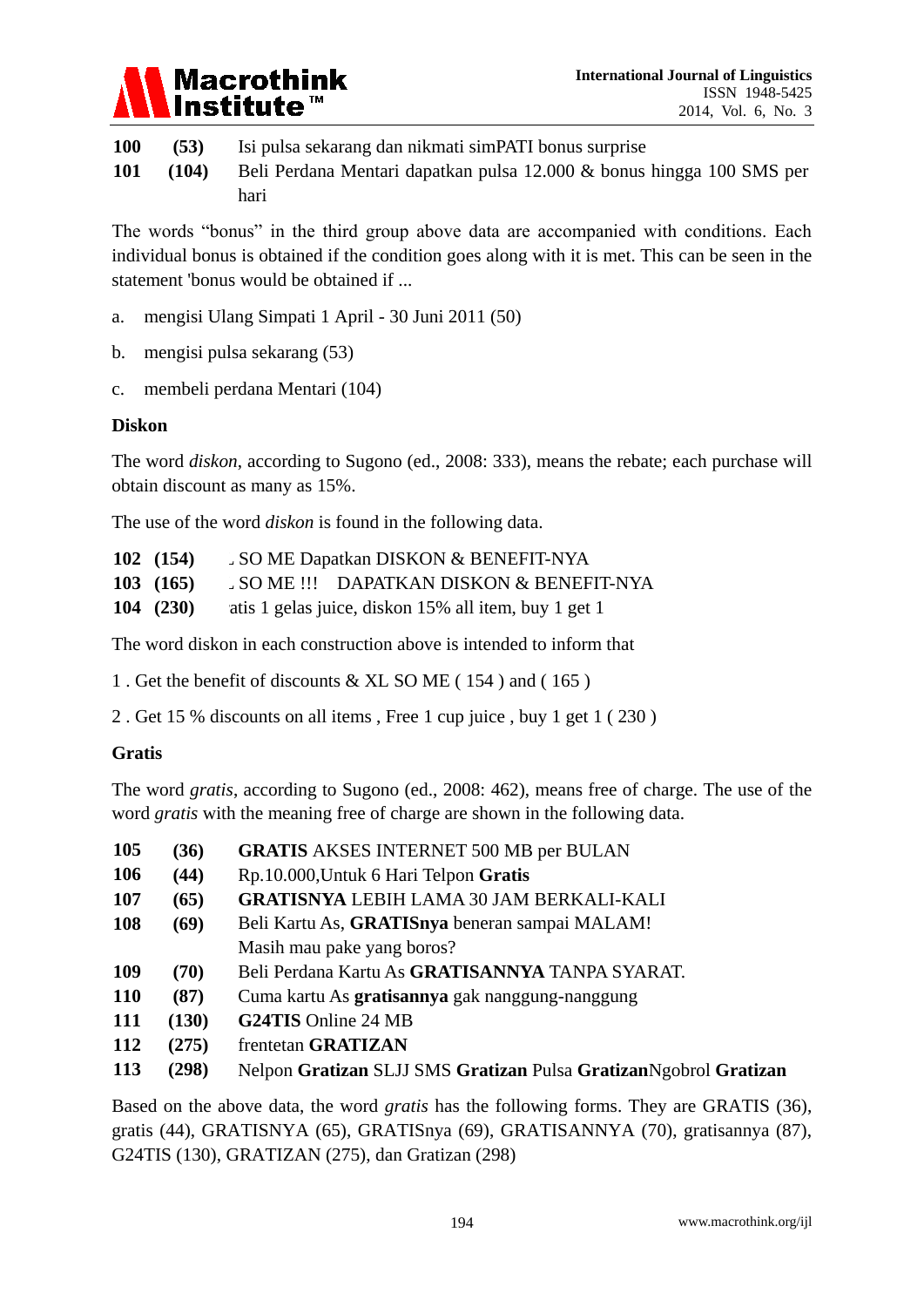

The affixation in each of the word gratis above has the following meanings.

a. The word *gratis*, with such forms as GRATIS, gratis, G24TIS, means free of charge.

b. The word *gratis*, with the form *gratisnya* is intended to stress that the suffix –*nya* refers to the brand name of the company that advertises the cellular phone services.

c. The word *gratis*, with the form GRATIZAN, means ' to get '. Thus, *gratizan* means to get something for free.

d. The word *gratis*, with the form Gratisannya, means 'to get' the free of charge from the brand name of the company that advertises the cellular phone services.

### **Hemat**

According to Sugono (ed. , 2008: 490), the word *hemat* means 1 careful or frugal in spending money; are not wasteful; smart 2 full interest and attention; carefully ; 3 meticulous thoughts ; opinion

Based on the above understanding, the word *hemat*, referred to in the advertisement, means cautious in spending money ; not being wasteful; and carefully .

The use of the word *hemat* can be seen in the following data.

- **114 (105)** Hemat siang hemat malam, nelpon & SMS Rp 50 ke semua operator
- **115 (123)** HEMAT di depan GRATIS di belakang
- **116 (208)** "PAKE ESIA PASTI LEBIH UNTUNG PASTI LEBIH HEMAT"
- **117 (290)** Fren pascabayar Senyaman GSM Sehemat CDMA
- **118 (316)** Smartfren connex internet ngebut harga hemat
- **119 (369)** AXISGSM AXIS Hematnya Ke Semua

The word *hemat* is used to inform that the product is a better, superior, more cost-efficient as shown in the following statements.

- 1) Hemat siang hemat malam (105)
- 2) HEMAT di depan (123)
- 3) PASTI LEBIH HEMAT (208)
- 4) Sehemat CDMA (290)
- 5) harga hemat (316)
- 6) Hematnya Ke Semua (369)

The form variation of the word *hemat* that appears in the above data is as follows.

- 1) *hemat, HEMAT,* 'tidak boros'
- 2) *sehemat,* ' sama hemat' or ' hemat sekali'
- 3) *hematnya.'*kata ganti milik' (hemat (nya=merek layanan seluler)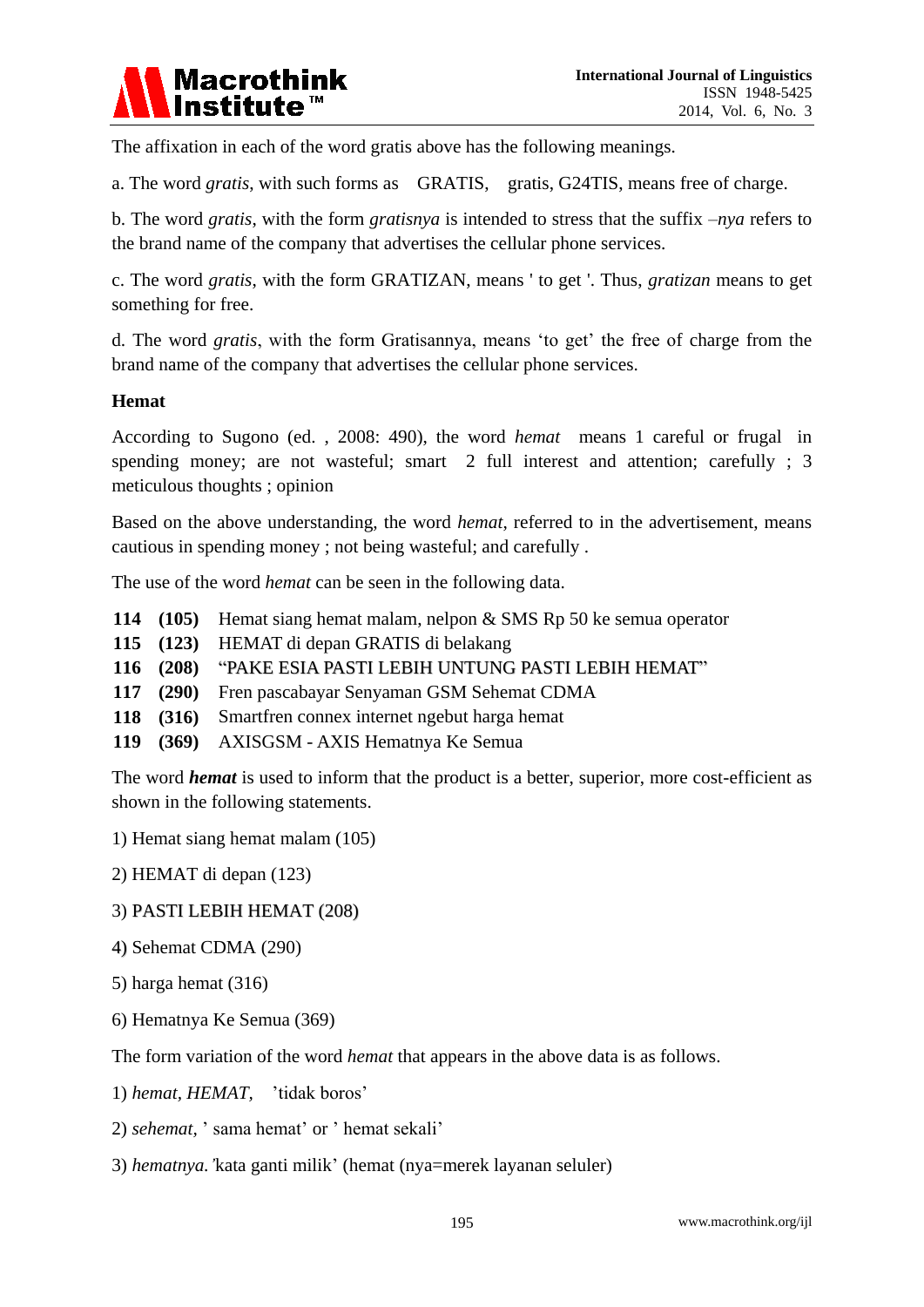

## **Murah**

According to Sugono (ed. , 2008: 941) *murah* means 1 less than the price prevailing in the market are considered; 2 likes giving or help; 3 excess, over, or much; and 4 easy. The use of the word *hemat* can be seen in the following data.

| <b>120</b> | (2)   | punya indosatRp 40/sms seharian MURAH BANGEETSS       |
|------------|-------|-------------------------------------------------------|
| 121        | (15)  | Buktikan murahnya                                     |
| 122        | (17)  | MU24H itu IM3                                         |
| 123        | (88)  | Mana ada yang lebih <b>murah</b> . Beli Kartu As      |
| 124        | (153) | <b>AMPUH MURAHNYA 24 Jam</b>                          |
| 125        | (182) | Nelpon sebentar atau lama XL bebas tetap TERMURAH     |
| <b>126</b> | (354) | Nelpon ke luar negeri <b>termurah</b> dan terlengkap! |

From the above data, the variation of the word *murah* are (1) *murah, (2) MURAH, (3) murahnya, (4) MURAHNYA, (5) termurah,* (6) *TERMURAH*, dan (7) MU24H.

The meanings of the word *murah* stated above are as follows.

1) murah ( MURAH ) means ' lower than the price prevailing in the market are

considered '

2) murahnya (MURAHNYA) means ' a particular mobile service prices are cheaper than

other mobile '

```
3) termurah (TERMURAH) means ' the cheapest/very cheap.
```
In other words, the word *murah* is used to give an emphasis on the cheap facility of cellular phone services.

## **4. Conclusion**

Referring to the analysis and the results of research on the morphology of the advertising language system of cellular phone service, it can be concluded that the construction elements of the morphology of the language used to advertise cellular phone services are a) a phonemic and morphological process, b) morphemic formation in morphological process, c) special form, d) Simulfix form, and e) Diction.

The five forms above are the typical forms of the advertising language of cellular phone services. They are seen from their morphological forms and frequency of occurrence. These five forms are the typical morphological system of the language used to advertise cellular phone services, which are qualitative and quantitative and are presented interestingly, creatively, and persuasively concerning the simplicity, inexpensiveness, completeness, safety, frugality, and peacefulness of cellular phone services.

## **References**

Badudu, J. S. (1978). *Morfologi*. Bandung: Fakultas Keguruan dan Seni IKIP Bandung.